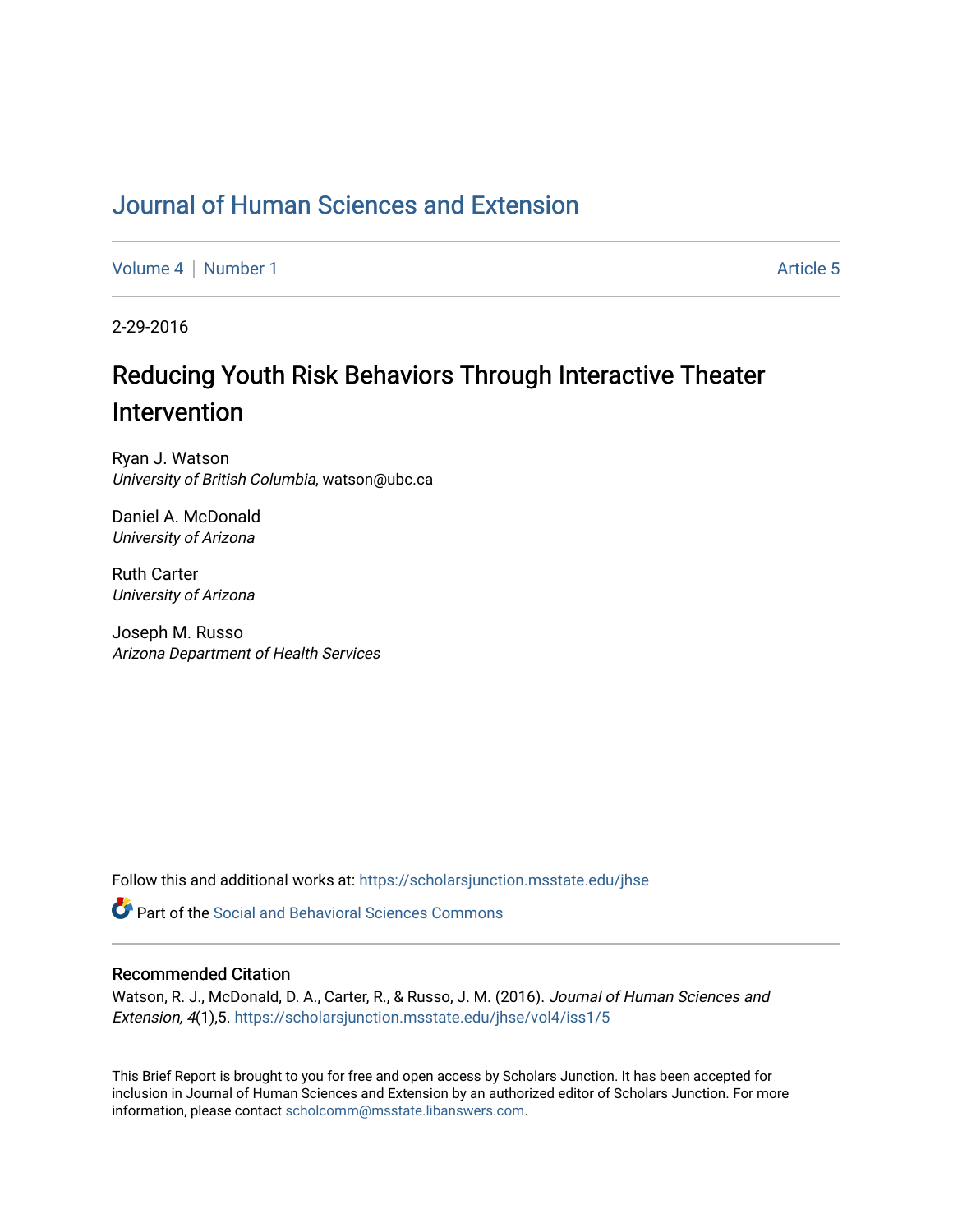## **Reducing Youth Risk Behaviors Through Interactive Theater Intervention**

**Ryan J. Watson** *University of British Columbia* 

> **Daniel A. McDonald Ruth Carter**  *University of Arizona*

### **Joseph M. Russo**

*Arizona Department of Health Services* 

*The reduction of risk behaviors in secondary schools is a key concern for parents, teachers, and school administrators. School is one of the primary contexts of socialization for young people; thus, the investment in school-based programs to reduce risk behaviors is essential. In this study, we report on youth who participated in an intervention designed to improve decision-making skills based on positive youth development approaches. We examine changes in decisionmaking skills before and after involvement in the Teen Interactive Theater Education (TITE) program and retrospective self-assessment of change in knowledge, abilities, and beliefs as a result of participating in TITE (n = 127). Youth that reported increases in knowledge, abilities, and beliefs due to the intervention (n = 89) were more likely to think about the consequences of their decisions and list options before making a decision compared to their counterparts that reported less overall learning (n = 38). Implications for intervention research and stakeholders are discussed.* 

*Keywords*: adolescence, decision-making, intervention, theater

It is well established that adolescence is a critical period for the development of decision-making skills (Albert & Steinberg, 2011). Physiological changes affect an individual's ability to perform complex cognitive tasks, including emotional regulation, delay of gratification, hypothetical reasoning, and decision-making (Churchwell & Yurgelun-Todd, 2013; Steinberg, 2005). These changes are linked to physical development, and studies have shown that environmental factors can play a mediating role in adolescent decision-making behavior (Pfeifer et al., 2011; Tuvblad et al., 2013). One such environmental factor is the availability of youth development programming.

Direct correspondence to Ryan J. Watson at ryan.watson@ubc.ca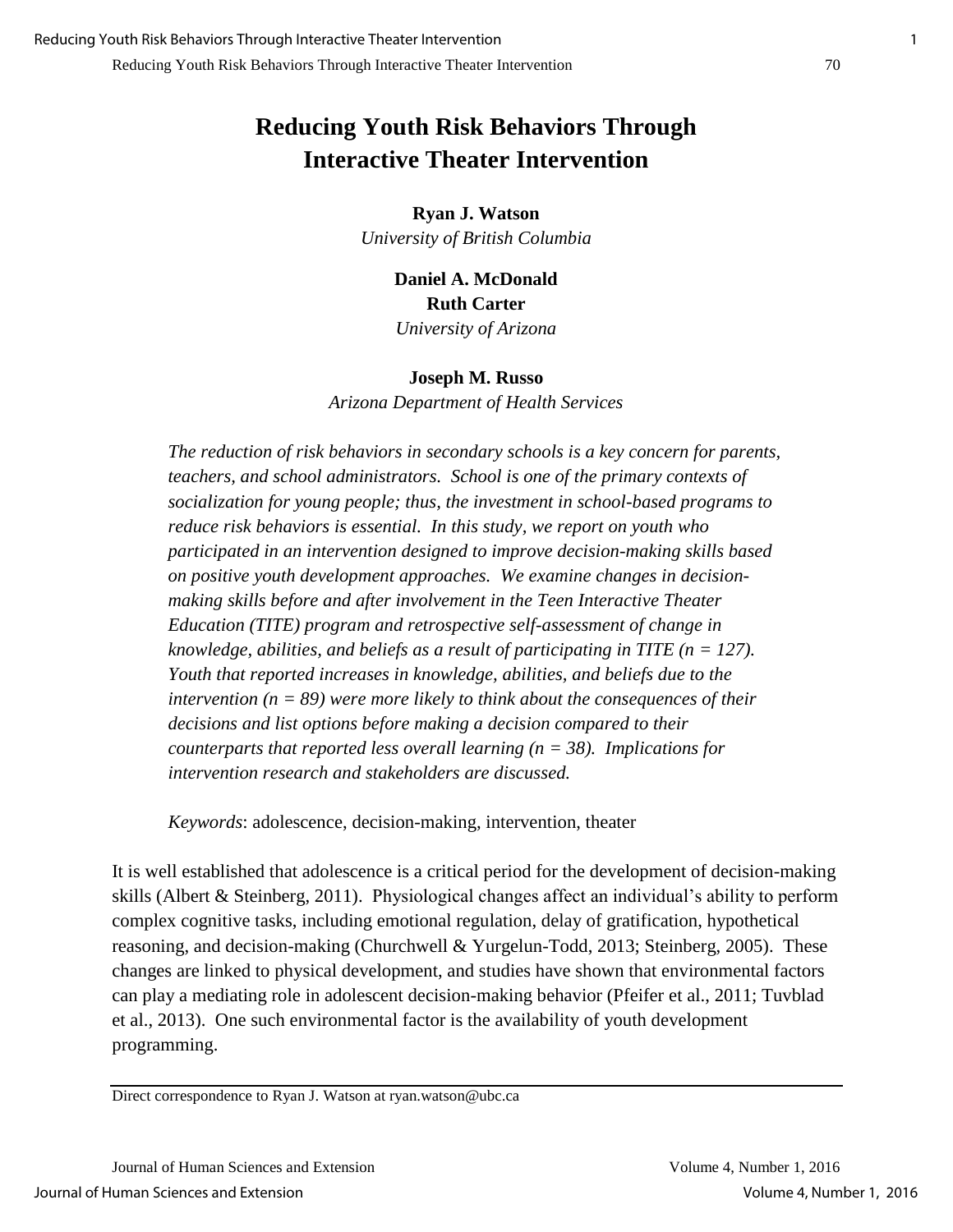Several intervention strategies have been developed to aid youth in the development and exercise of better decision-making skills. A wide variety of programs that use different approaches have been applied broadly to address general skills and knowledge, and other programs target specific risk behaviors such as sexual activity and substance abuse (Robin et al., 2004). Not many scholars have been able to measure the effectiveness of these intervention strategies. The few that have evaluated the efficacy of the interventions found that focusing on practical examples of risk situations, reinforcing information in different ways, and catering to a variety of learning styles have been associated with success (Reyna & Farley, 2006). In this paper, our goal is to examine the effectiveness of one intervention (Teen Interactive Theater Education [TITE] program) that is youth-led and uses performing arts to educate about both risks and positive factors associated with adolescent development. We ask the following questions:

- 1. What are the implications of the TITE intervention on decision-making skills in general for participating youth?
- 2. Is there an association between self-reports of decision-making skills and self-assessment about participant's knowledge about the consequences of risk behaviors, their abilities to avoid risk behaviors, and the importance of their beliefs regarding risk behaviors?

Of the few evaluated interventions, only a small number have implemented drama and performing arts to deliver decision-making information to youth participants. TITE relies on dramatized performances, role-plays, and peer education (Kisiel et al., 2006; Sriranganathan et al., 2012) to better equip youth to make healthy decisions. In TITE, youth participants are given the opportunity to present information to their peers through educational performances. The TITE curriculum incorporates various experiential activities that engage youth in the development and delivery of original skits associated with risky behaviors. Initially, participants engage in activities to build trust and cooperation, followed by lessons on relationships, critical thinking, values, and life skills that culminate in a "performance" in which teens teach other teens about risk prevention. The program's objectives are to enhance youths' decision-making skills by increasing their knowledge of the consequences of risky behaviors, improving riskavoidance skills, and changing beliefs about the importance of avoiding risky behaviors.

While programs have utilized a theatrical-based approach that is in part informed by psychology, there is a lack of formal program evaluation of these strategies (Glik, Nowak, Valente, Sapsis, & Martin, 2002). The combination of factors in TITE makes it a unique intervention approach from others (e.g., use of drama and performing arts, trust activities) in the literature and underscores the need to evaluate the effectiveness of such programs in reaching positive youth development outcomes (decision-making skills in this case). Through an evaluability assessment of 4-H Healthy Living programs, TITE was found to have preliminary evidence that it was ready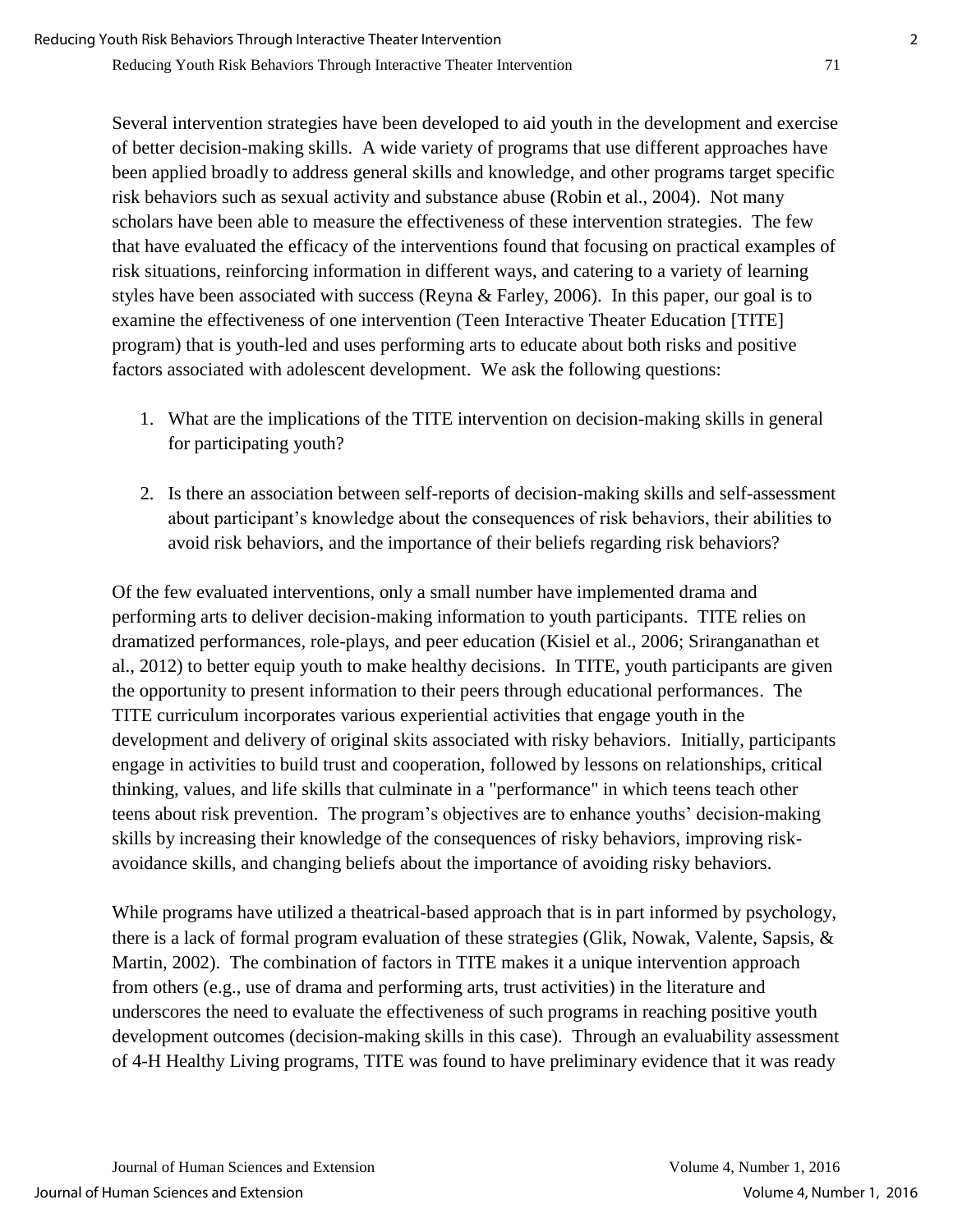for a comprehensive outcome evaluation and/or replication at a national level (Downey, Peterson, Le Menestrel, Leatherman, & Lang, 2014).

In this study, we inquire whether TITE was successful in improving youths' decision-making skills. We use pre- and post-surveys to evaluate decision-making outcomes. Then, we compare decision-making outcomes of youth reporting higher levels of knowledge, abilities, and beliefs as a result of participating in TITE to the decision-making outcomes of youth who reported lower levels of those same constructs.

## **Method**

The TITE program has been delivered at seven alternative high schools in a large urban area in the Southwestern United States. Students take an elective class involving 30 hours per semester, engaging in team-building activities and experiential learning opportunities that cover topics such as life skills, critical thinking, relationships, and values. As stipulated by the Institutional Review Board, all survey respondents assented to their participation and participants less than 18 years of age were required to obtain parent/guardian consent.

The TITE evaluation used a pre-/post-survey administered to all participants during the first session and then again during the last session. There were 58 items on the pre-survey instrument and 69 items on the post-survey instrument. In addition to basic demographic information (e.g., age, gender, race), youth reported on areas of self-efficacy, including decision-making abilities, control over goals, and interpersonal skills. The additional eleven items on the post-survey asked respondents to reflect on the status of their knowledge, abilities, and beliefs as a result of participating in TITE. For instance, participants were asked, "After participating in the TITE program…"

- My knowledge now about the risk of pregnancy is: *Less than what it was before TITE*, *About the same as what it was before TITE*, or *Greater than what it was before TITE*.
- My ability to resist negative peer pressure is: *Less than what it was before TITE*, *About the same as what it was before TITE*, or *Greater than what it was before TITE*.
- My belief in the importance of abstaining from sex until marriage is: *Less than what it was before TITE*, *About the same as what it was before TITE*, or *Greater than what it was before TITE*.

While we might anticipate self-reports on the level of knowledge, abilities, and beliefs to be greater as a result of participating in TITE, it is possible for youth to report decreases in these constructs. Although at first thought this may seem counterintuitive (how does one have less knowledge after participating in a program?), there are some possible explanations as to why someone might make that assessment. For instance, it could be that participants indeed felt that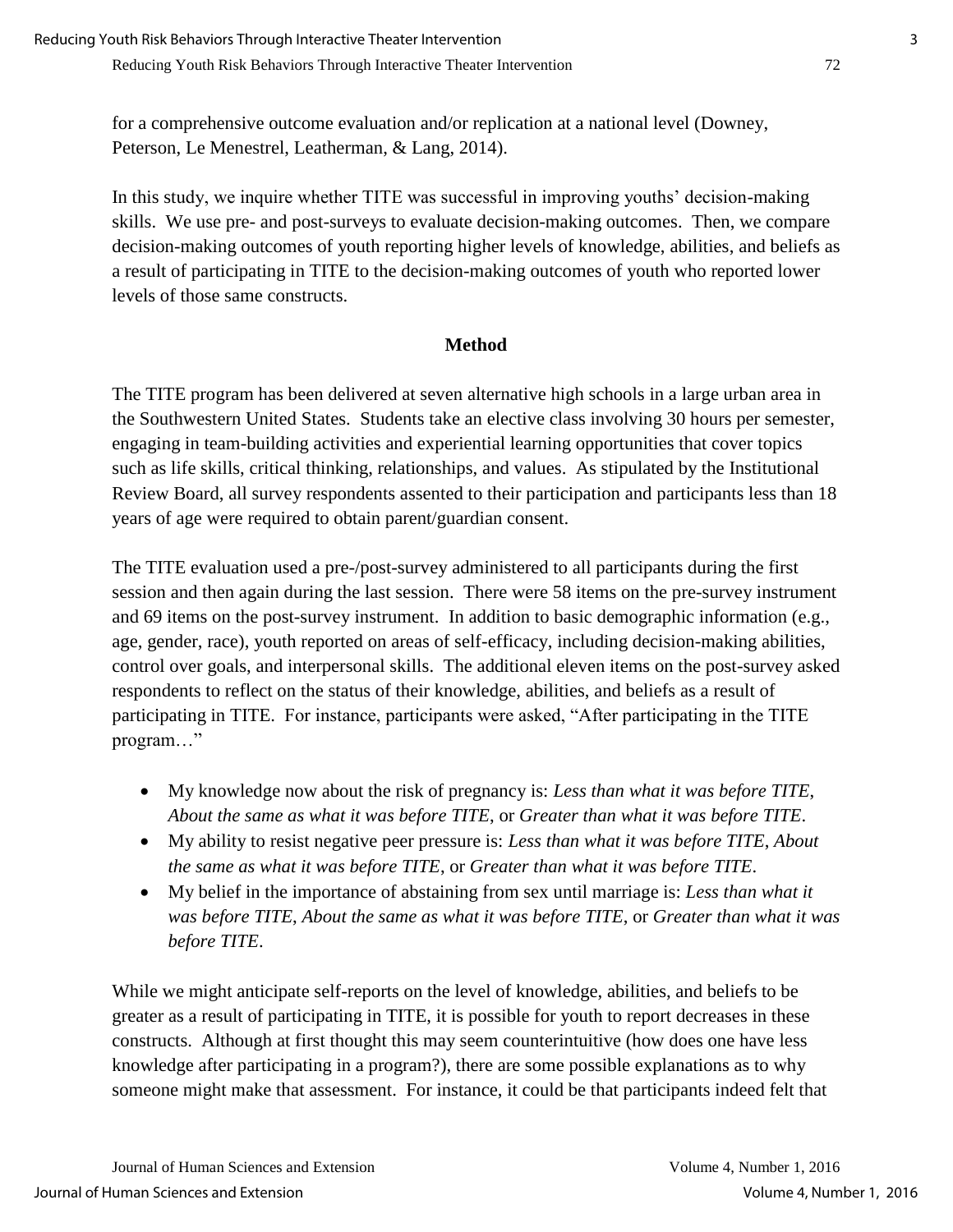they knew more before participating in TITE, but that their knowledge base had been disrupted, and they are confused as a result of their participation. Or it may be that long-held belief systems are being questioned and so some participants are re-examining those beliefs, but are temporarily at a loss until they can reconcile the new information with their long-held beliefs. Finally, it could be that some respondents were just feeling negatively about their experience in TITE and are reflecting that on their post-survey. We are unable to tease out precisely why participants responded in this manner, but it is important to know, from an evaluation standpoint, that some participants do not improve after participating in an intervention.

A total of 448 participants completed a pre-survey, and 368 completed both the pre- and postsurveys (82%) since TITE began in 2004 [For a description of the TITE curriculum and program, see McDonald, Williams, & Carter (2011)]. All participants included in the study completed both pre- and post-evaluations. The present study uses a subset of total respondents who participated in 2011, 2012, and 2013 ( $n = 127$ ), as those years provided the most complete data set (As a result of focus group feedback pertaining to the instruments, some modifications had been made to the evaluation instrument prior to 2011). The scales used for these analyses include "decision-making" ( $a_{pre} = .65$ ;  $a_{post} = .72$ ) and what we have termed, for ease of reference, "overall learning" (*αpost* = .85). Overall learning includes the participant's assessment of knowledge, abilities, and beliefs as a result of participating in TITE. Of the respondents in this data set, slightly more than half were female (54%) and the vast majority (75%) were Hispanic. Ages ranged from 9 to 21 years, and the mean age was 15.8 years  $(SD = 1.31)$ .

### **Plan of Analysis**

Paired *t*-tests and logistic regression were employed using SPSS 22 (IBM Corp, 2013). We used paired *t*-tests to determine whether responses about decision-making significantly changed from before the intervention to after. Next, logistic regression was used to compare decision-making outcomes of youth. For the logistic regression, we used a dichotomized "overall learning" variable to represent two groups of participants: youth that reported more overall learning (knowledge, understanding, abilities;  $n = 89$ ) as a result of participating in TITE, and youth that reported less overall learning  $(n = 38)$  as a result of participating in TITE. For purposes of the logistic regression analysis, we dichotomized the variable that asked participants the status of their knowledge, abilities, and beliefs as a result of participating in TITE (1 = *less than before*; 2 = *same as before*; 3 = *more than before*). We used a median split criteria, where we took the median value (1.66) of the mean of the 11 original variables and created a dichotomized "overall learning" variable. We used the response of *Learned Less than what it was before TITE* as the referent group in logistic regression analyses. We controlled for age as a potential confound to reports of development associated with the TITE program.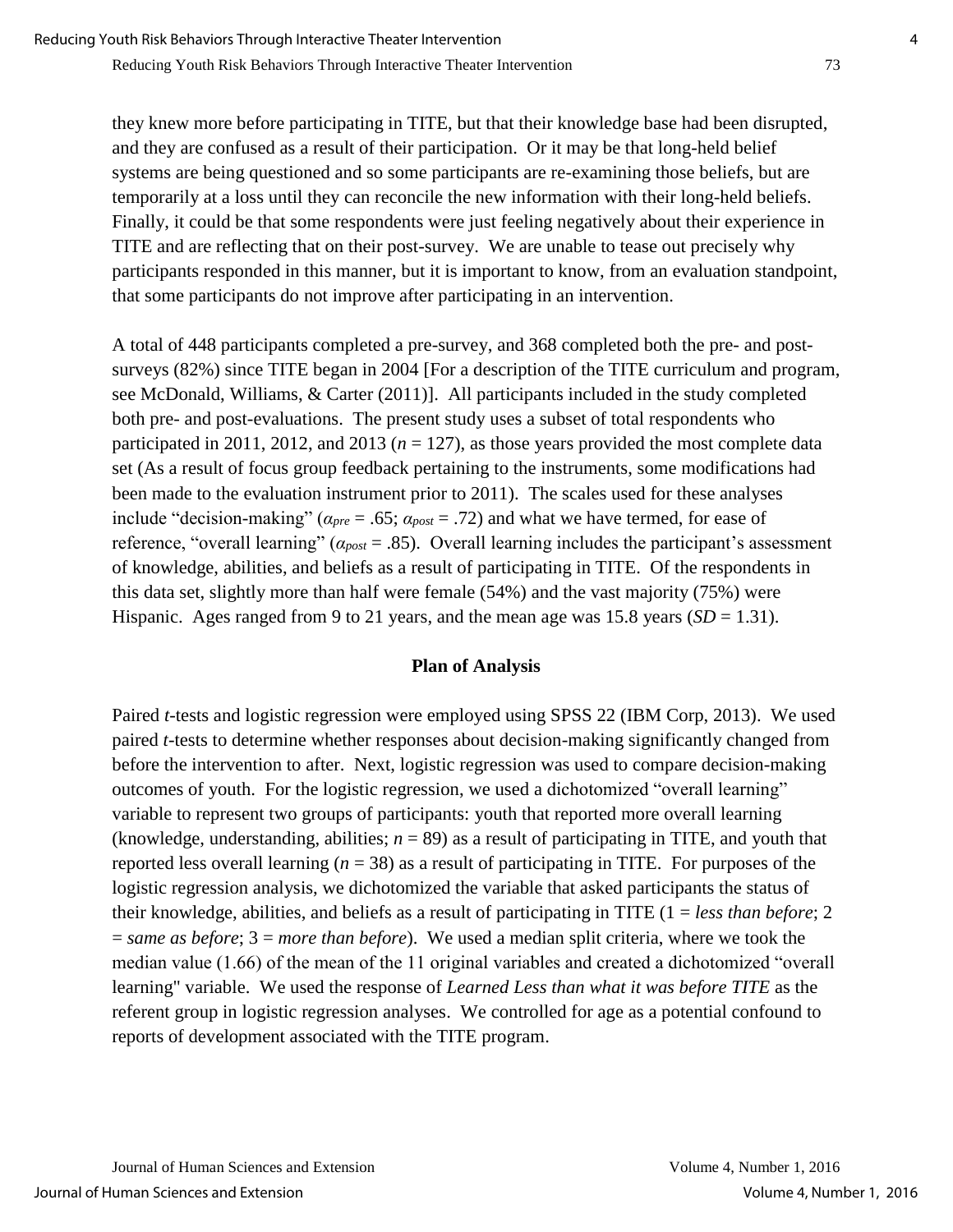#### **Results**

Youth reported changes in decision-making skills in the desired direction after they participated in the intervention as compared to before participating. Of these changes, four were statistically significant: "It is important to: stick to my decisions, make good decisions, and be responsible for my decisions" and "I think about what might happen because of my decision" (see Table 1).

|                                                        | <b>Pre-Survey</b> |           | <b>Post Survey</b> |           |           |
|--------------------------------------------------------|-------------------|-----------|--------------------|-----------|-----------|
| <b>Variable</b>                                        | M                 | <b>SD</b> | M                  | <b>SD</b> |           |
| It is important to                                     |                   |           |                    |           |           |
| stick to my decisions                                  | 2.51              | 0.05      | 2.66               | 0.05      | $-2.42**$ |
| make good decisions                                    | 2.47              | 0.05      | 2.61               | 0.05      | $-2.61**$ |
| be responsible for my decisions                        | 2.69              | 0.05      | 2.78               | 0.05      | $-1.69*$  |
| Some things about me                                   |                   |           |                    |           |           |
| I list my options before making a decision             | 1.96              | 0.07      | 2.02               | 0.06      | $-0.83$   |
| I think about what might happen because of my decision | 2.28              | 0.06      | 2.44               | 0.05      | $-2.53*$  |
| After acting on my decision, I think about the results | 2.39              | 0.06      | 2.32               | 0.07      | 0.90      |

*Table 1. Pre/Post Differences on TITE Evaluation Survey*

*Note*: \*\*\* Denotes significance at  $p < 0.001$ ; \*\*  $p < 0.01$ ; \*  $p < 0.05$ .

Variables measured on a scale of 1 (*never*) to 3 (*all of the time*).

We next inquired as to what were the correlates of the efficacy of the TITE program. For example, do individuals reporting higher overall learning (concerning knowledge, abilities, and beliefs) as a result of the program also report improved decision-making skills? Compared to individuals who reported less overall learning after they participated in the intervention, those youth who reported more overall learning as a result of the intervention were also more likely to report better outcomes concerning decision-making (see Table 2). For instance, the odds that youth who reported more overall learning from the intervention would list their options before making a decision were 3.4 times greater than their counterparts who reported less overall learning. The odds that youth who reported more overall learning would think about what might happen to them because of their decision were 4.4 times higher than their counterparts who reported less overall learning. The odds that youth who reported more overall learning from TITE would also think about the results after acting on their decisions were 2.5 times higher compared to their counterparts who reported less overall learning. Last, the odds that youth who reported more overall learning from TITE would also report that it is important to stick to their decisions were 1.8 times greater than their counterparts who reported less overall learning from the intervention.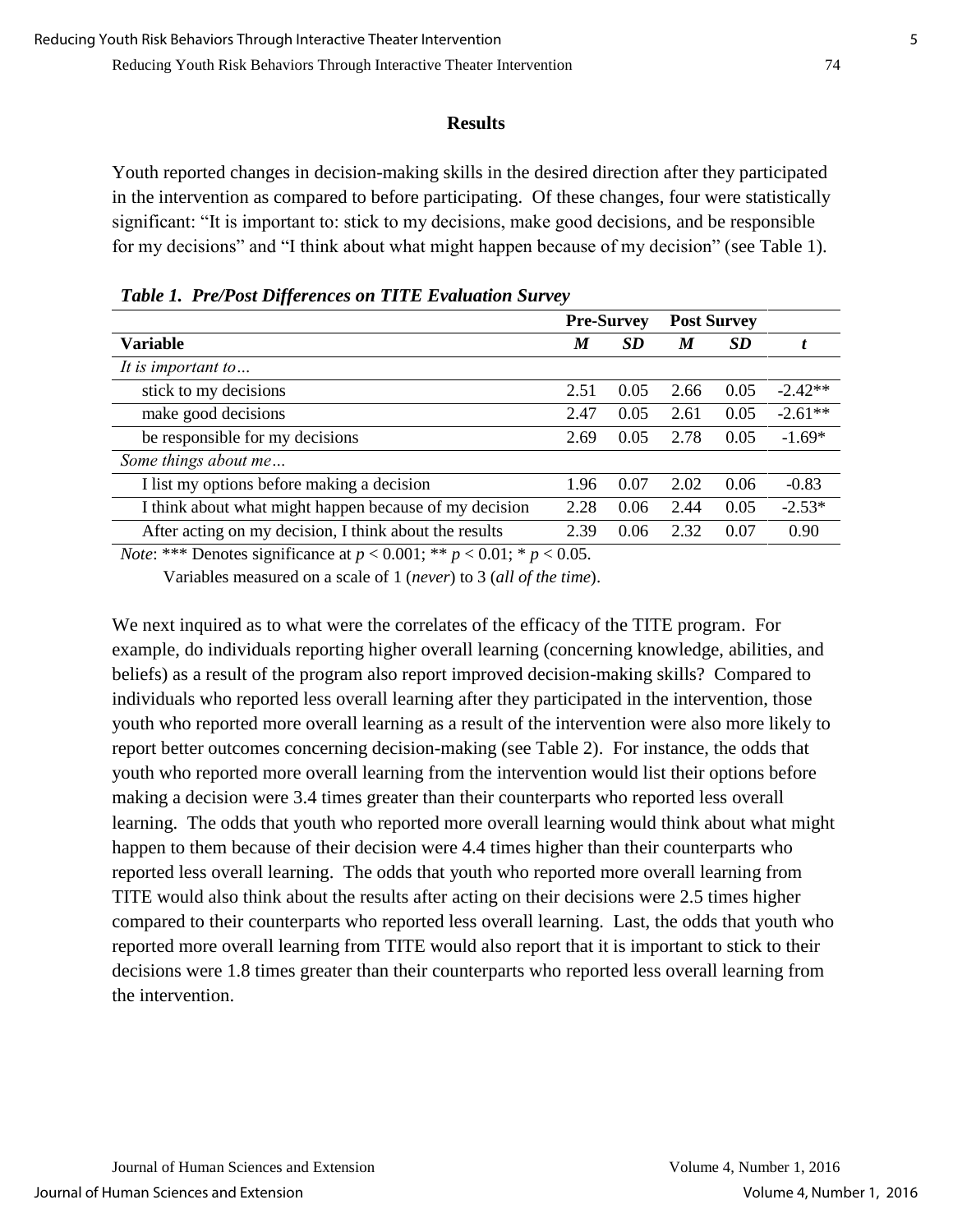Reducing Youth Risk Behaviors Through Interactive Theater Intervention 75

|                                                                                                                   | <b>Overall Learning</b>                                          |  |  |
|-------------------------------------------------------------------------------------------------------------------|------------------------------------------------------------------|--|--|
|                                                                                                                   | <b>Learned More</b><br><b>Than Before</b><br><b>AOR</b> (95% CI) |  |  |
|                                                                                                                   |                                                                  |  |  |
| <b>Variable</b>                                                                                                   |                                                                  |  |  |
| It is important to                                                                                                |                                                                  |  |  |
| stick to my decisions                                                                                             | $1.80(1.80-4.01)$ *                                              |  |  |
| make good decisions                                                                                               | $1.58(0.69-3.62)$                                                |  |  |
| be responsible for my decisions                                                                                   | $0.55(0.22 - 1.37)$                                              |  |  |
| Some things about me                                                                                              |                                                                  |  |  |
| I list my options before making a decision                                                                        | $3.38(1.03-11.09)*$                                              |  |  |
| I think about what might happen because of my decision                                                            | 4.51 (2.04-9.99)***                                              |  |  |
| After acting on my decision, I think about the results                                                            | $2.47(1.18-5.16)$ **                                             |  |  |
| <i>Note</i> : *** Denotes the odds significant from reference group at $n < 0.001$ : ** $n < 0.01$ : * $n < 0.05$ |                                                                  |  |  |

*Table 2. Intervention Outcomes Related to Decision-Making for Youth*

*Note:* \*\*\* Denotes the odds significant from reference group at  $p < 0.001$ ; \*\* $p < 0.01$ ; \* $p < 0.05$ .  $AOR =$  Adjusted odds ratio (for age).

Referent group for logistic regression: *Learned less than before the TITE intervention*

### **Discussion**

We were interested in whether decision-making behaviors could be changed through an innovative approach that utilized a positive youth development framework and was enacted through drama and theater. We first found that the TITE intervention was successful in changing decision-making skills for youth participants from pre- to post-survey. Next, we found that participation in the TITE intervention was significantly associated with changes in the way youth thought about decision-making, in terms of both what is important about decision-making to youth and the processes of their decision-making. We found no major differences by race/ethnicity; however, the sample was primarily of Hispanic origin. We expect that these results would generalize to most youth in schools because the curriculum was developed to apply to a broad audience of youth. While it is interesting and important to find that decision-making skills were significantly increased for those program participants reporting increases in knowledge, abilities, and beliefs (what we have called overall learning), our next step is to examine more closely the components of the program that produce higher or lower levels of those constructs.

Our findings have important implications for stakeholders that design interventions and choose which interventions to employ at school. The results suggest that when practitioners are implementing youth development programming in the community, performance and peer-to-peer instruction may constitute effective strategies for knowledge transfer. This is consistent with findings by Kirby and Coyle (1997) that effective school-based programs to reduce risky sexual behaviors are those that provide for experiential activities and peer-to-peer educators. Thus, stakeholders who take part in the design of interventions should consider nontraditional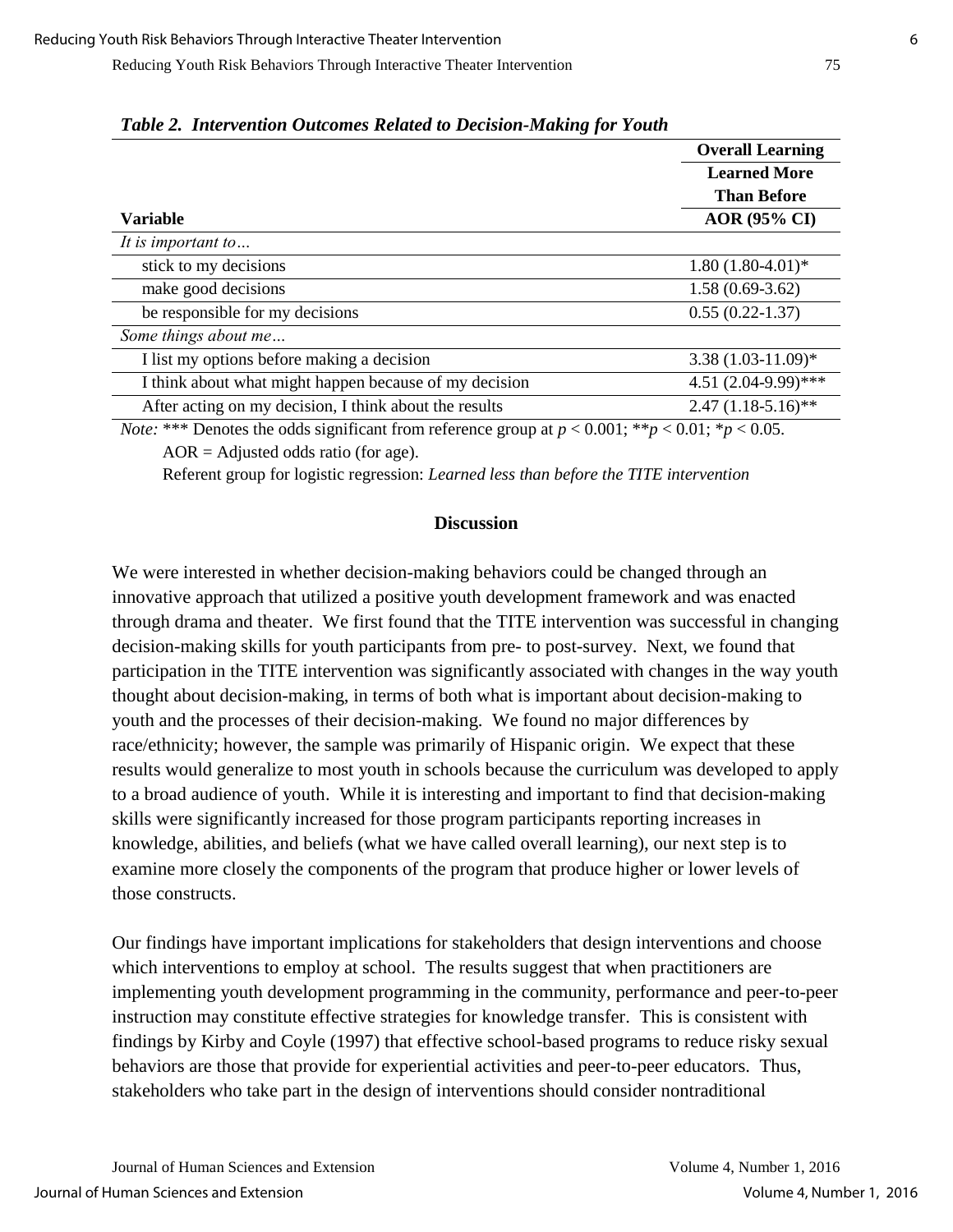approaches to reaching out to youth, such as the use of educational performance. In addition, we posit that the results suggest that teachers and administrators can embrace and advocate for interventions that allow students to teach one another from positive youth development frameworks, as opposed to interventions that focus on risk and fear of negative outcomes. Life skills may be best taught with a trained group leader who employs a positive youth development framework and facilitates flexibility and creativity in the peer-to-peer interaction process.

## **References**

- Albert, D., & Steinberg, L. (2011). Judgment and decision making in adolescence. *Journal of Research on Adolescence, 21*(1), 211–224. doi:10.1111/j.1532-7795.2010.00724.x
- Churchwell, J. C., & Yurgelun-Todd, D. A. (2013). Age-related changes in insula cortical thickness and impulsivity: Significance for emotional development and decision-making. *Developmental Cognitive Neuroscience*, *6*, 80–86. doi:10.1016/j.dcn.2013.07.001
- Downey, L. H., Peterson, D. J., Le Menestrel, S., Leatherman, J., & Lang, J. (2014). 4‐H Healthy Living programs with impact: A national environmental scan. *New Directions for Youth Development*, *2014*(143), 13–24. doi:10.1002/yd.20101
- Glik, D., Nowak, G., Valente, T., Sapsis, K., & Martin, C. (2002). Youth performing arts entertainment-education for HIV/AIDS prevention and health promotion: Practice and research. *Journal of Health Communication: International Perspectives*, *7*(1), 39–57. doi:10.1080/10810730252801183

IBM Corp. (2013). *IBM SPSS Statistics for Windows*, Version 22.0. Armonk, NY: IBM Corp.

- Kirby, D., & Coyle, K. (1997). School-based programs to reduce sexual risk-taking behaviors. *Children and Youth Services Review*, *19*(5–6), 415–436. doi:10.1016/S0190- 7409(97)00025-X
- Kisiel, C., Blaustein, M., Spinazzola, J., Schmidt, C. S., Zucker, M., & van der Kolk, B. (2006). Evaluation of a theater-based youth violence prevention program for elementary school children. *Journal of School Violence*, *5*(2), 19–36. doi:10.1300/J202v05n02\_03
- McDonald, D. A., Williams, L. R., & Carter, R. (2011). A reduction of risk behaviors through Teen Interactive Theater Education (TITE). *Journal of Extension*, *49*(1), Article 1IAW5. Retrieved from http://www.joe.org/joe/2011february/iw5.php
- Pfeifer, J. H., Masten, C. L., Moore, W. E., III, Oswald, T. M., Mazziotta, J. C., Iacoboni, M., & Dapretto, M. (2011). Entering adolescence: Resistance to peer influence, risky behavior, and neural changes in emotion reactivity. *Neuron*, *69*(5), 1029–1036. doi:10.1016/j.neuron.2011.02.019
- Reyna, V. F., & Farley, F. (2006). Risk and rationality in adolescent decision making: Implications for theory, practice, and public policy. *Psychological Science in the Public Interest*, *7*(1), 1–44. doi:10.1111/j.1529-1006.2006.00026.x